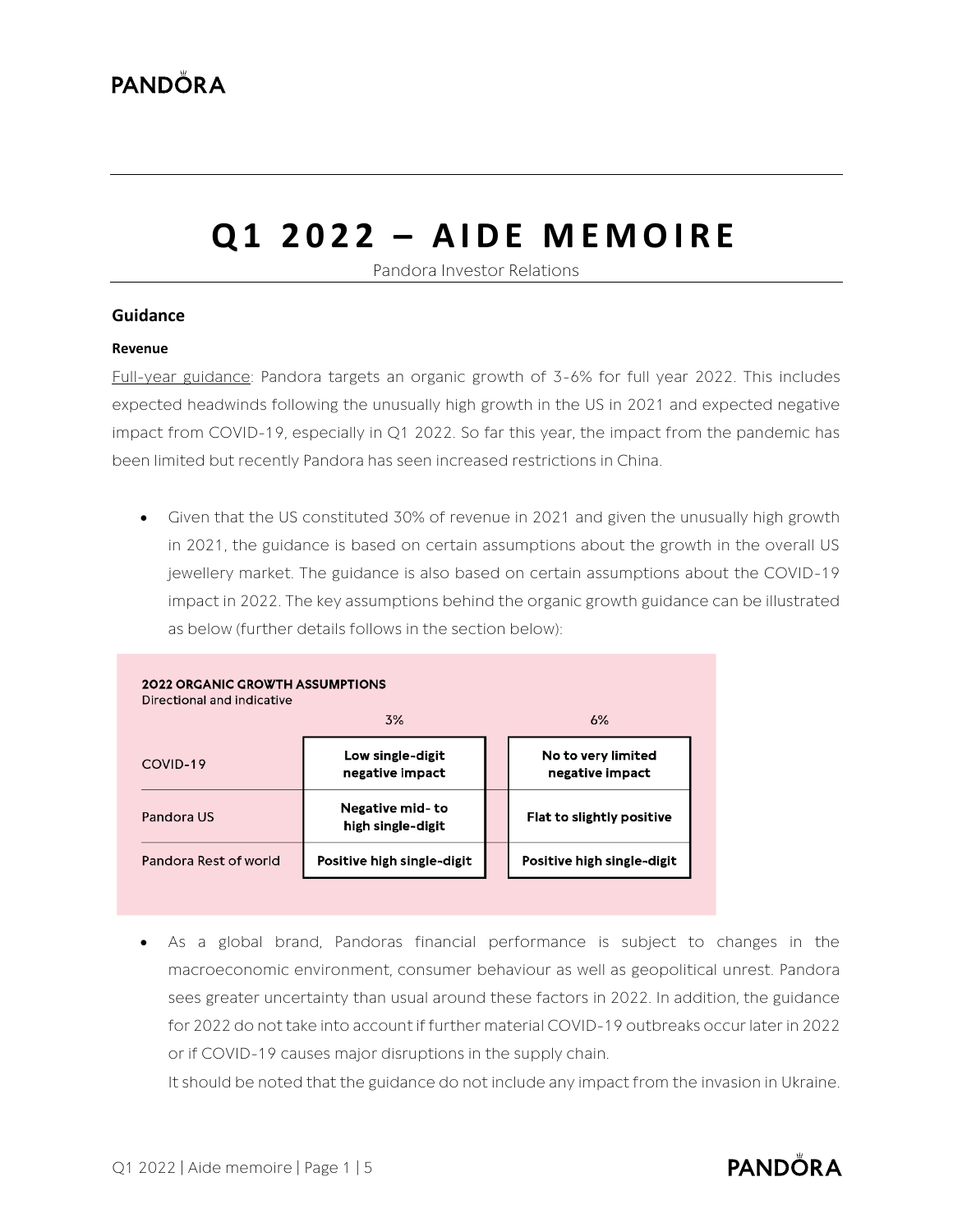#### **EBIT margin**

Full-year guidance: Pandora aims to continue to expand its EBIT margin and targets an EBIT margin of 25.0-25.5% in 2022. The building blocks in the EBIT margin guidance are illustrated in the bridge below.



- Where Pandora will land within the 25.0-25.5% range, will depend primarily on the revenue performance. As in prior years and in line with normal seasonality, Q4 is expected to be the most profitable quarter of the year by far.
- Guidance is based on foreign exchange rates per 31 January and a Silver/USD (per ounce) of 24.9:

|  |  | FOREIGN EXCHANGE AND COMMODITY ASSUMPTIONS AND IMPLICATIONS – AS OF JANUARY 31, 2022 |  |
|--|--|--------------------------------------------------------------------------------------|--|
|  |  |                                                                                      |  |

|                                  |              |              | 2022 Y-Y Financial |
|----------------------------------|--------------|--------------|--------------------|
|                                  | Average 2021 | Average 2022 | Impact             |
| USD/DKK                          | 6.29         | 6.67         |                    |
| THB/DKK                          | 0.20         | 0.20         |                    |
| GBP/DKK                          | 8.39         | 8.95         |                    |
| CNY/DKK                          | 0.98         | 1.05         |                    |
| AUD/DKK                          | 4.72         | 4.70         |                    |
| Silver/USD (per ounce)           | 21.1         | 24.9         |                    |
| <b>REVENUE (DKK million)</b>     |              |              | 700<br>Approx.     |
| <b>EBIT (DKK million)</b>        |              |              | 100<br>Approx.     |
| EBIT margin (FX)                 |              |              | Approx. 0.5%       |
| <b>EBIT margin (Commodities)</b> |              |              | Approx. - 1.0%     |

Please refer to page 85 in the Pandora annual report for sensitive impacts to movements in foreign exchange rates and commodity prices:

[https://pandoragroup.com/staticcontent?url=http://pandoragroup.gcs-web.com/static-files/f298ed02-3a4b-](https://pandoragroup.com/staticcontent?url=http://pandoragroup.gcs-web.com/static-files/f298ed02-3a4b-4bae-b1bf-c0598e03b450&format=pdf&title=Annual%20Report%202021)[4bae-b1bf-c0598e03b450&format=pdf&title=Annual%20Report%202021](https://pandoragroup.com/staticcontent?url=http://pandoragroup.gcs-web.com/static-files/f298ed02-3a4b-4bae-b1bf-c0598e03b450&format=pdf&title=Annual%20Report%202021)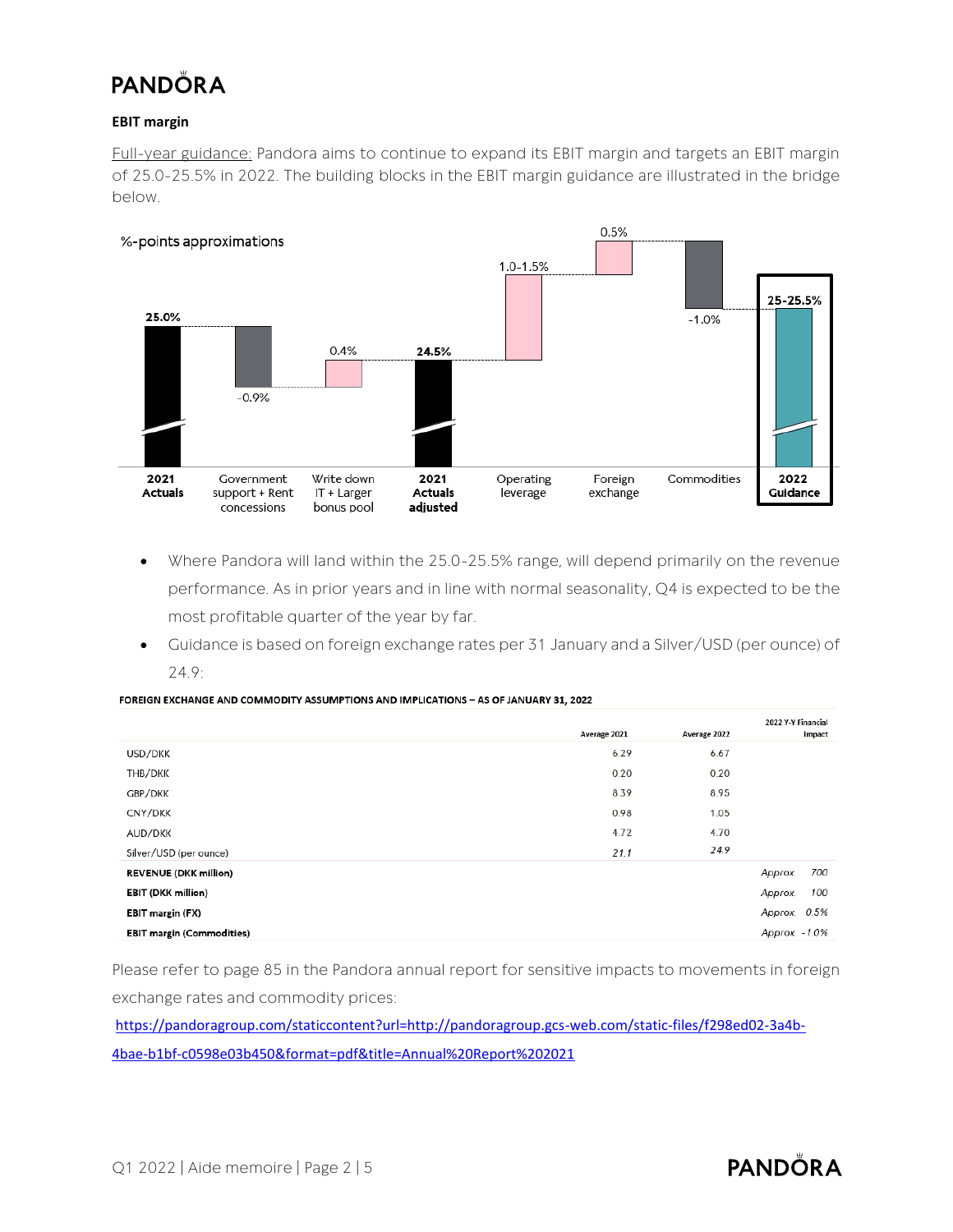#### **Net profit**

Full-year guidance: Foreign exchange rates are estimated to have a 0.5pp favourable impact on the guided EBIT margin vs 2021. Consequently, given Pandora's policy to hedge 70% of the annual cash flow from main currency exposures, there will be a negative impact from FX hedging on net financial expenses and thereby net profit.

#### **Other guidance parameters**

- Pandora expects CAPEX to be around 6% of revenue in 2022
- Additionally, Pandora expects around 50-100 net concept store openings and net 50-75 openings of other points of sales in 2022
- The effective tax rate is expected to be 23-24%

#### **Cash distribution**

- Pandora distributed DKK 16 dividend per share 15 March, which was approved at the Annual General Meeting on 10 March 2022
- Furthermore, Pandora initiated a share buyback programme of DKK 3.3 billion on February 9, which will be concluded no later than early February 2023

#### **January trading**

- Pandora delivered organic growth of 23% in January 2022 vs 2021
- 2021 comp base was impacted by store closures due to COVID-19 as 30% of stores was closed in January 2021
- US growth is normalising as expected but still delivered flattish sell-out growth vs last year and consequently significant growth vs January 2019. Organic growth was higher than sellout growth

### **Russia / Ukraine**

- On February 24th, Pandora suspended all business with Russia and Belarus.
- For Pandora, Ukraine, Russia and Belarus are all served via distributors and Pandora has no employees in those countries. The business makes up less than 1% of our revenue.
- Pandoras currency exposure to Russia is limited, as the sales are in EUR. All sales to Russia was backed up by bank guarantees from a local bank, but given the current situation there is uncertainty around the trade receivable. Pandora currently has a trade receivable towards the Russian distributor of roughly DKK 55 million.
- Pandora has donated \$1 million to UNICEF to support their humanitarian relief in Ukraine.

### **PANDÖRA**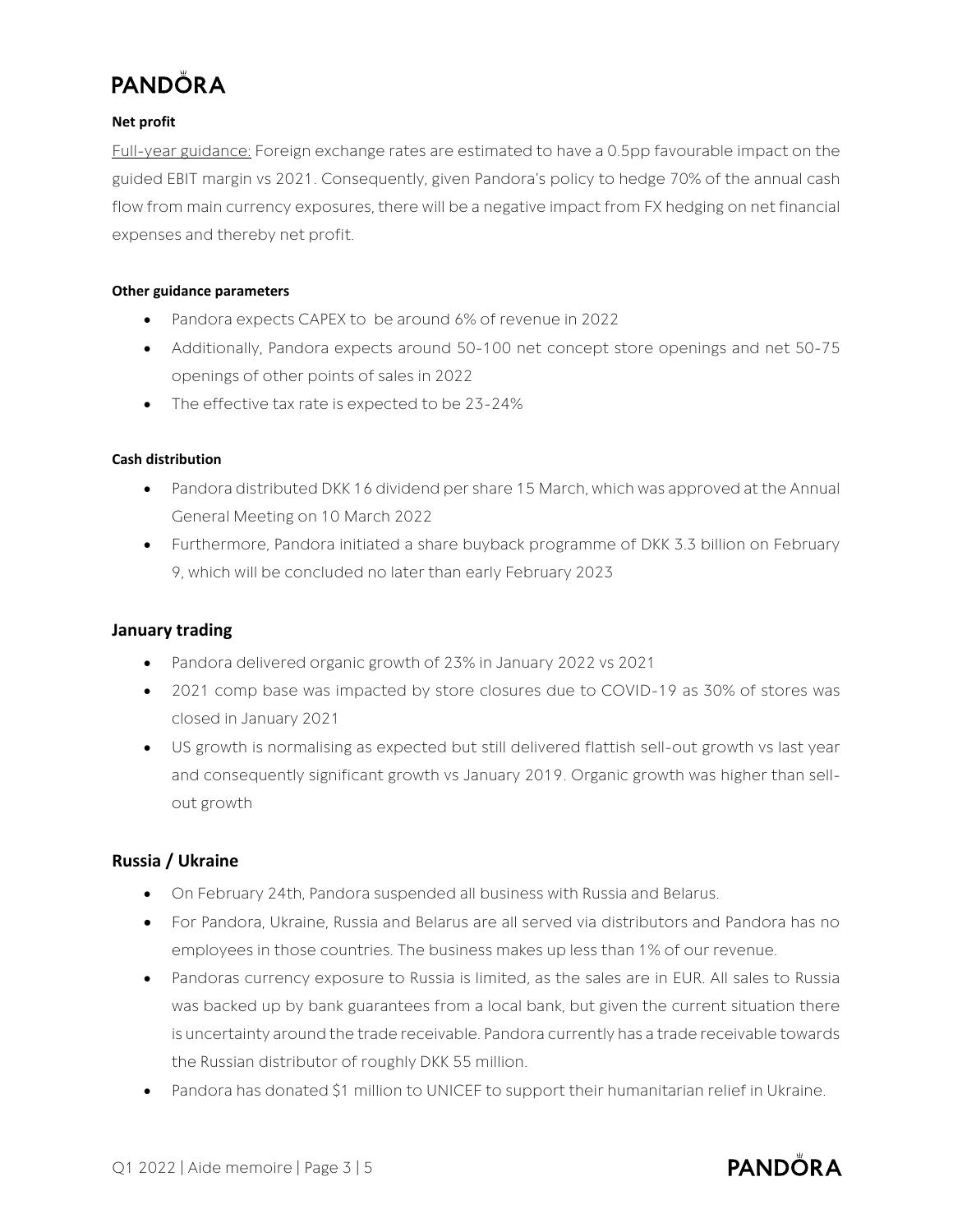- Travel: Pandora will avoid business travel to Russia and Ukraine until further notice
- Materials: No materials used in Pandora jewellery or elsewhere in our business are directly sourced from Russia or Belarus, and we have instructed our suppliers that we will not accept any type of indirect sourcing from Russia or Belarus.
- Gold/Silver: Pandora hedge just short of one year ahead. So for 2022, prices are locked at around USD 24.9 oz.
- Other raw materials and energy: Apart from silver and gold, Pandora uses among others palladium and iridium also. These raw materials are not hedged. Pandoras business is relatively energy light. Although the exposure to these other raw materials and energy is relatively low, then the magnitude of the price increases seen in 2022 means that there will be a visible impact in 2022. As mentioned at the AGM, Pandora expect to be able to handle this within the guidance.
- Air freight disruptions out of Thailand: For now Pandora is not materially impacted on jewellery shipments from Thailand. Flights are re-routed and taking a bit longer, but it is a matter of hours and not days, so short term no material delays.

### **Other topics**

- 14 September 2021, Pandora hosted its Capital Markets Day unfolding the Phoenix strategy and providing financial targets towards 2023. In connection with full year 2021 results, Pandora reconfirmed the 2021-2023 organic growth CAGR of 5-7% communicated at the Capital Markets Day, thereby raising the absolute revenue target for 2023 by DKK 1.9-2.2 billion to DKK 27.0-28.1 billion. Additionally Pandora reconfirmed a target of 25-27% EBIT margin in 2023
- Pandora has continued its precautionary measures in Thailand to assure a healthy inventory position going into 2022. This is done to protect employees and keep production running. Pandora plan to increase inventory in 2022 to mitigate risk of stock outs and disruptions in the supply chain
- Quote on inflationary pressure from the AGM: "*There's a lot of debate in the media about cost inflation. In general, we are not that exposed to inflationary pressure across the P&L. There's some of course on freight, energy and pockets of employee costs. But inflationary pressure has of course increased during the last weeks due to higher energy prices and raw material prices. We still expect that we can manage it within the guidance, but inflationary pressure is clearly up and the situation changes quickly."*
- Pandora confirmed the acquisition of 37 concept stores from Ben Bridge on 9 March 2022. The acquisition is included in the 1% forward integration as already communicated in the